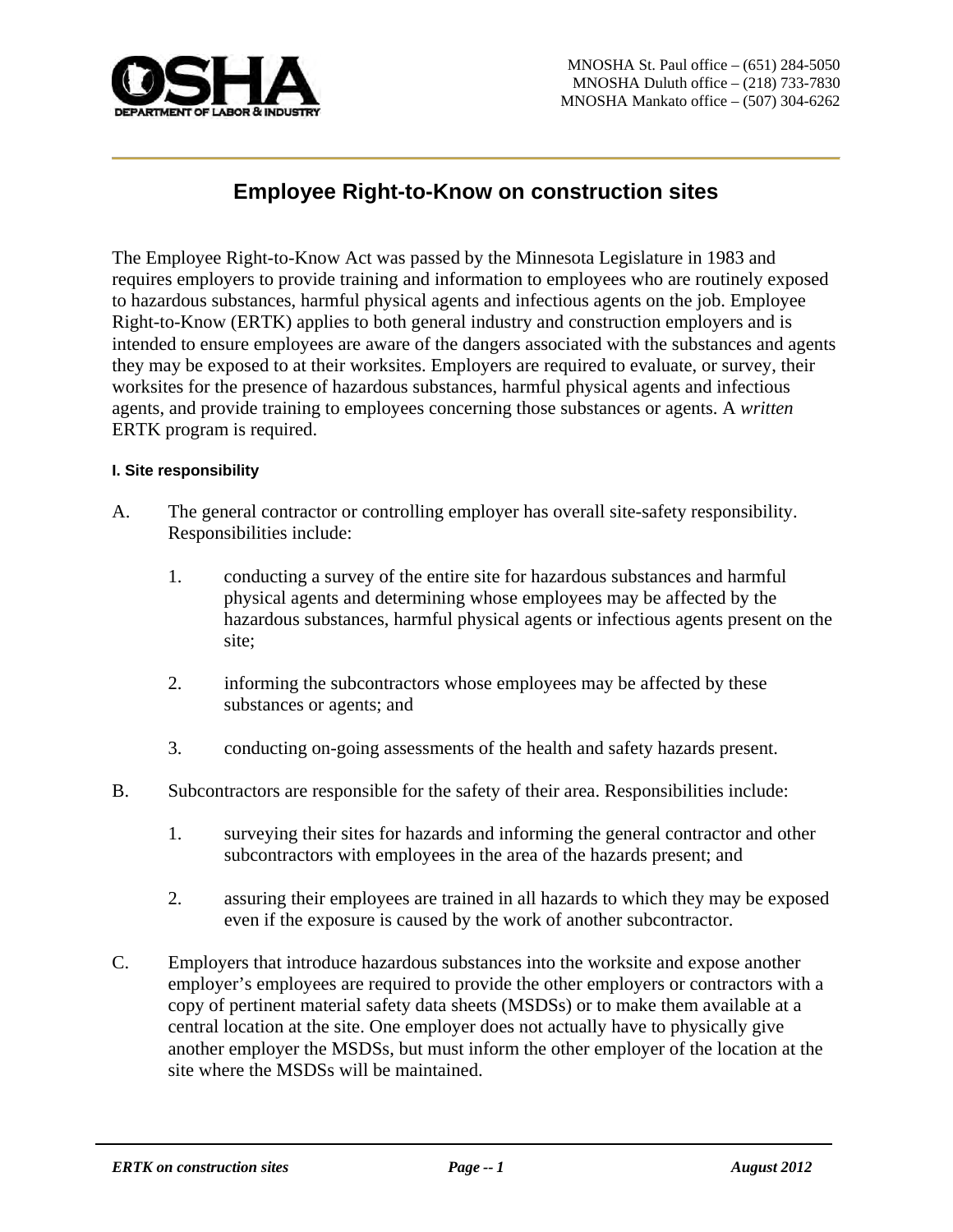## **II. Written ERTK program**

- A. Employers must develop and implement a *written* ERTK program that must be available at *a central location* and must include:
	- 1. an outline of training that will be provided to employees;
	- 2. a list of the hazardous substances known to be present using an identity (e.g., chemical name, common name, etc.) that is referenced on the appropriate MSDS – the list may be compiled for the worksite as a whole or for individual work areas;
	- 3. a description of the labeling systems or other forms of warning used at the worksite and the methods that will be used to inform other employers of the labeling system;
	- 4. the methods the employer will use to inform employees of the hazards of infrequent or nonroutine tasks that involve exposure to hazardous substances, harmful physical agents or infectious agents;
	- 5. the methods the employer will use to inform employees of the hazards associated with hazardous substances contained in unlabeled pipes in their work areas;
	- 6. the methods the employer will use to inform other employers with employees working at the site of the hazardous substances, harmful physical agents or infectious agents employees may be exposed to while performing their work and the precautionary measures that must be taken under normal operating conditions and in foreseeable emergencies; and
	- 7. the methods the employer will use to provide other employers with a copy of the MSDS or other written information, or how it will be made available at the jobsite (e.g., a central location) for each substance or agent the other employer's employees may be exposed to while working at the jobsite.
- B. The *written program or a summary of the written program* must be maintained *at the jobsite* at all times and *must be made available*, upon request, to employees, their designated representatives and OSHA.

# **III. Required employee training**

- A. General
	- 1. All employees who are routinely exposed (e.g., have a reasonable potential for exposure to hazardous substances, harmful physical agents or infectious agents during the normal course of assigned work) *must be trained*. An employee is considered to be "routinely exposed" when required to work with or in an environment of a hazard covered by ERTK.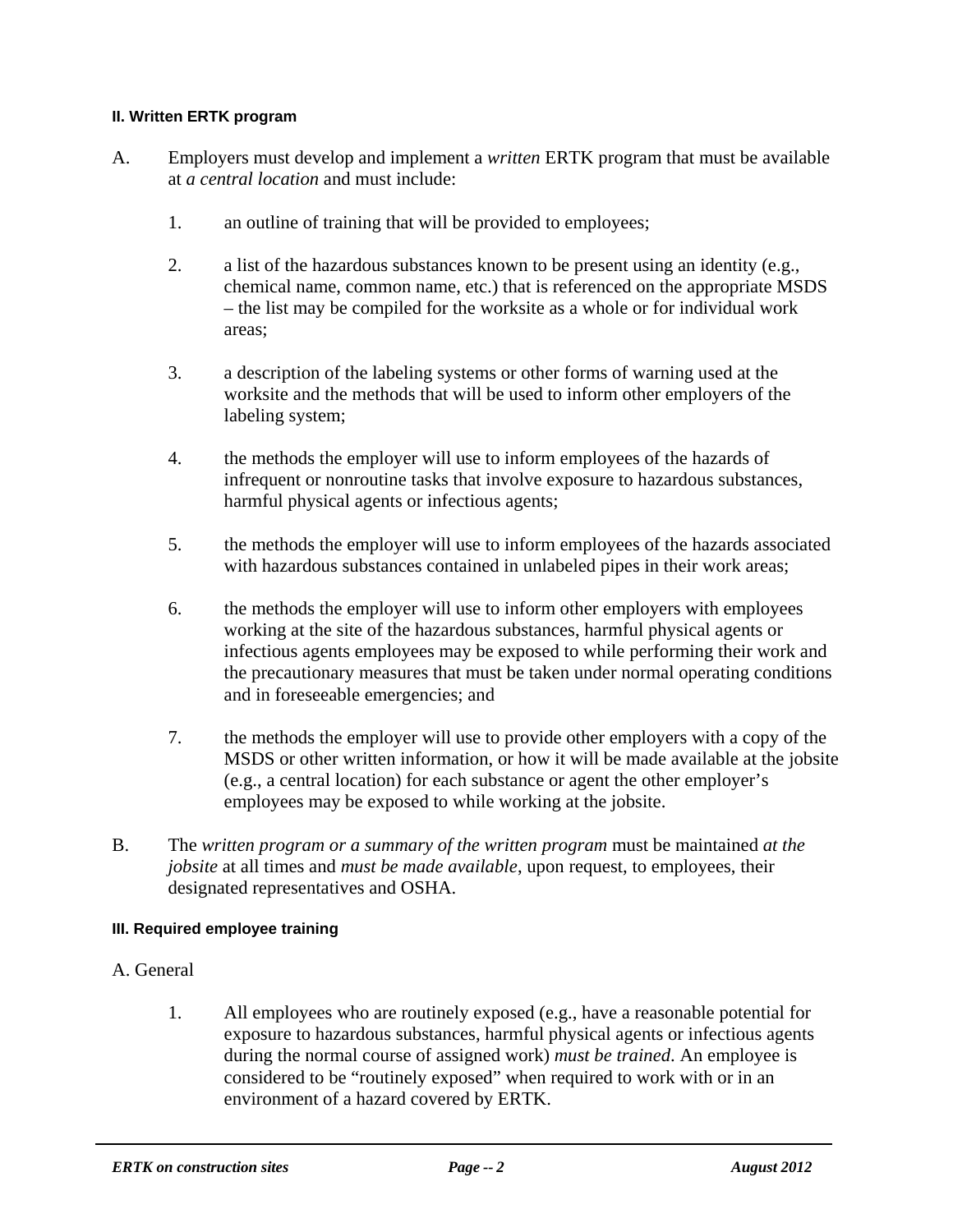- 2. Employees must be fully trained *before initial* assignment to a jobsite where the employee may be routinely exposed to a hazardous substance, harmful physical agent or infectious agent. Additional training must be done before the employee is routinely exposed to any additional hazards covered by ERTK.
- 3. Temporary, seasonal and part-time workers who are assigned to tasks that could potentially expose them to hazardous substances, harmful physical agents or infectious agents must be included in the training program.
- 4. ERTK training must be updated *annually*.
- 5. The *current employer* is responsible for ERTK employee training. ERTK training must be jobsite specific. If a substance covered by ERTK is available for use and employees are expected to use it or work in an environment where it is used or exists, then training must be provided.
- 6. Giving an employee a data sheet, package insert, reference manual or other printed material to read, or having them sit and watch a video *does not* meet the ERTK training requirements. Training must be a forum for explaining to employees not only the hazards in their work area, but also how to use the ERTK information.
	- a. Audiovisuals, interactive video, printed materials, etc., may be used as part of the program but must be supplemented by specific information related to the employees' job duties and related exposures.
	- b. Training must include an opportunity for employees to ask questions to ensure they understand the information presented to them.
- 7. Employers that use a small number of substances may decide to conduct training by going through the MSDS for each substance. Employers with a large number of substances may decide to train about specific exposure hazards, common hazards of a broad class of substances or agents, hazards of a complete production operation or any other grouping of similar information.
- B. Training records and documentation
	- 1. Records of ERTK training must be maintained by the employer, *on-site or at a central location*, and retained for *three* years. Training records must be made available, upon request, for review by employees, their designated representatives and OSHA representatives. At a minimum, training records must include:
		- a. the date training was conducted;
		- b. the name, title and qualifications of those conducting the training;
		- c. the names and job titles of employees who completed the training; and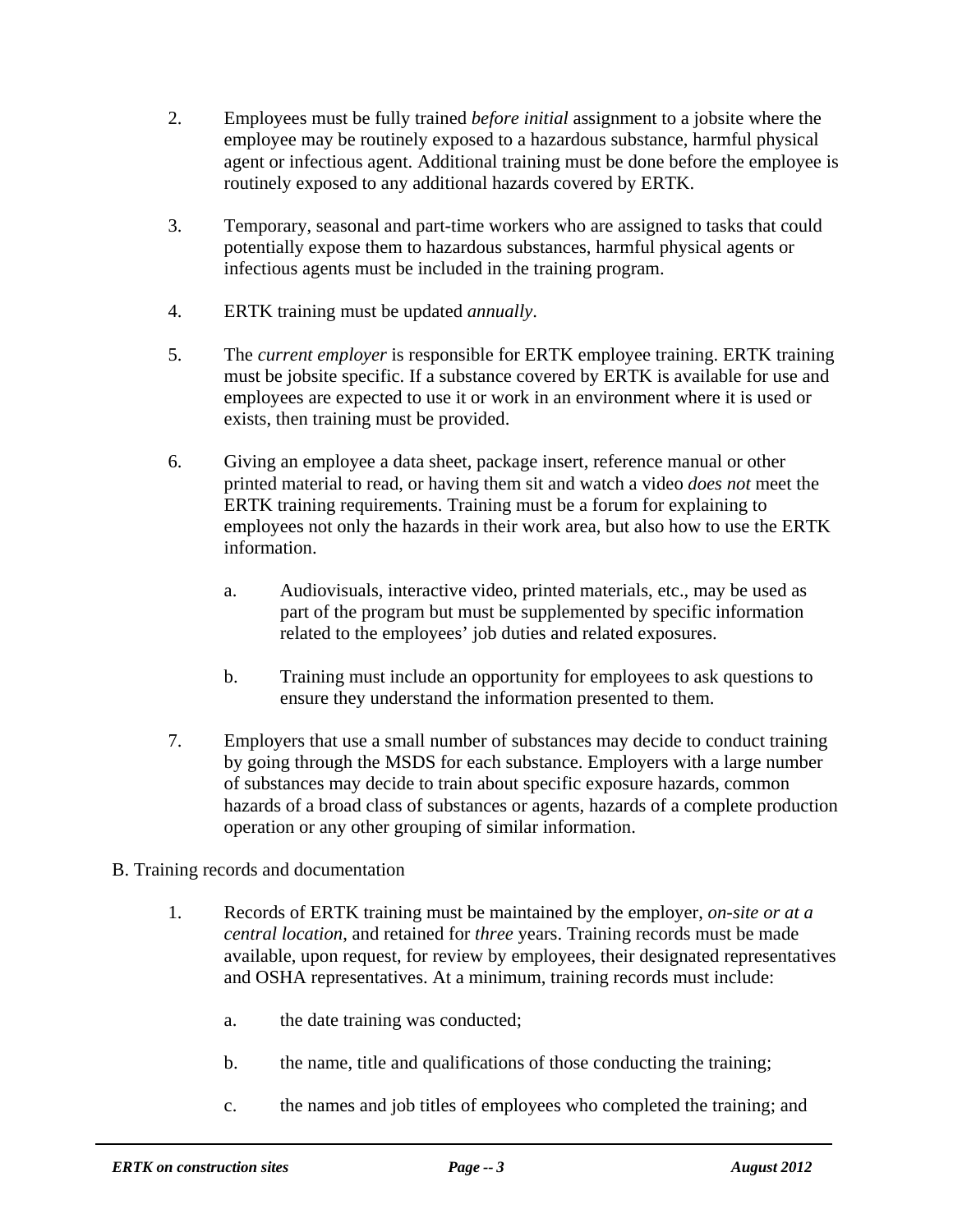d. a brief summary or outline of the information covered during the training.

C. Training and information requirements for hazardous substances

- 1. Availability of written information material safety data sheets (MSDSs)
	- a. A material safety data sheet or equivalent written information *must be "readily accessible" at the jobsite* for all hazardous substances in use at the construction site.
	- b. "Readily accessible" means the information is convenient to or nearby the employee's work area and can be easily obtained by the employee without delay.
	- c. The employer using the substance is responsible for providing the MSDS. It is suggested, but not required, that the general contractor or controlling party have all subcontractors locate the necessary MSDSs in one central trailer or similar location on site.
- 2. Training for employees routinely exposed to hazardous substances must include:
	- a. a summary of the standard and the employer's written ERTK program;
	- b. the name or names of substances, including any generic or chemical name, trade name and commonly used name;
	- c. the level, if known, at which exposure to the substance has been restricted and the methods that can be used to detect the presence or release of substances (including substances in unlabeled pipes);
	- d. known acute (extremely severe, reaching crisis rapidly) and chronic (prolonged, lingering) effects of exposure at hazardous levels, including routes of entry;
	- e. known symptoms;
	- f. any potential for flammability, explosion or reactivity of the substance;
	- g. appropriate emergency treatment;
	- h. known proper conditions of use and exposure to the substance (e.g., required personal protective equipment, appropriate work practices or methods to use in handling or using the substance, etc.);
	- i. procedures for cleanup of leaks and spills;
	- j. the name, phone number and address of a manufacturer of the hazardous substance; and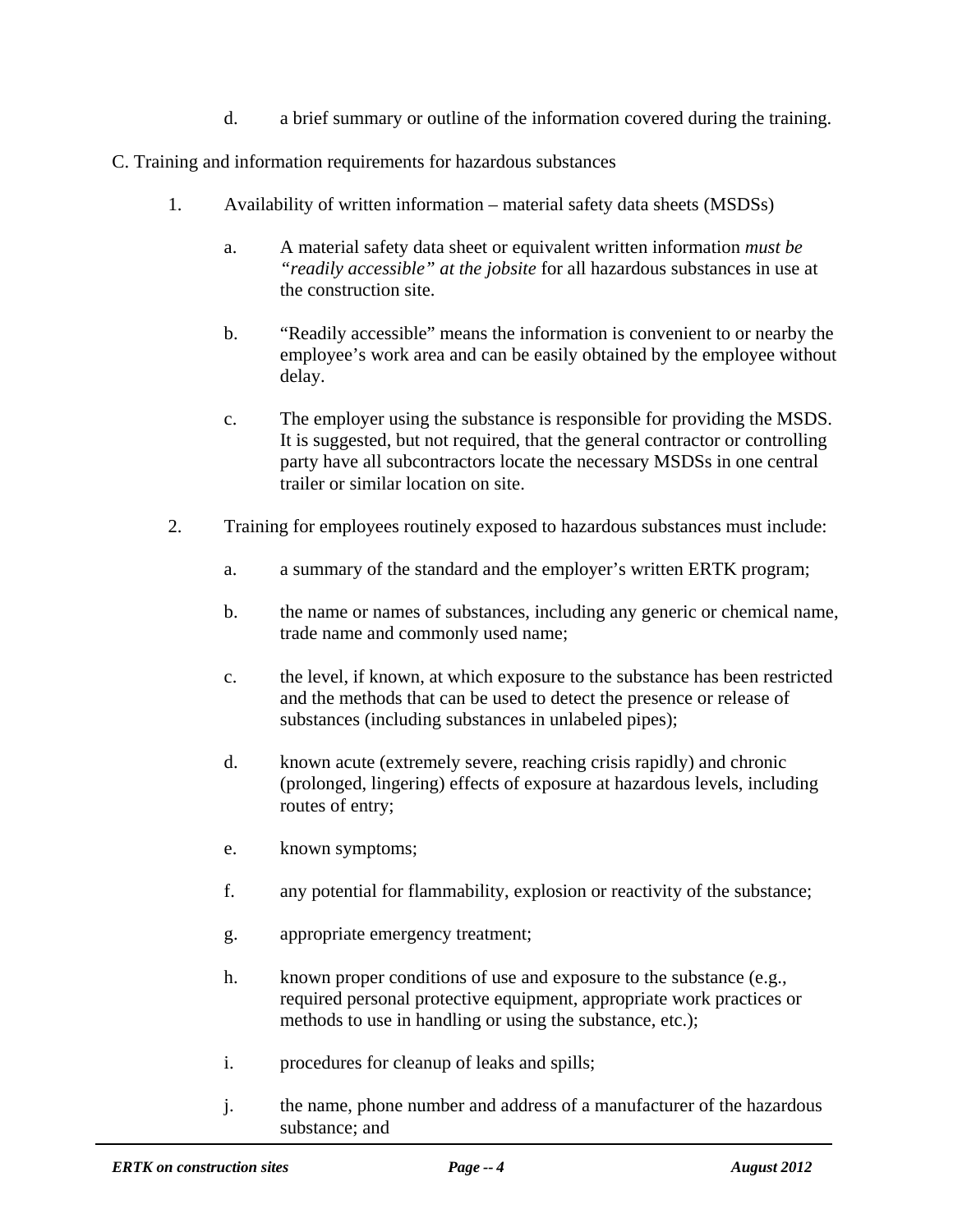- k. a written copy of all of the above information (e.g., MSDSs) and where that information can be found at the worksite.
- D. Training and information requirements for harmful physical agents

ERTK restricts coverage of harmful physical agents to *four physical agents* (heat, noise, ionizing radiation and nonionizing radiation) because the ERTK statute defines harmful physical agents as those physical agents "determined by the commissioner **as part of the standard for that agent** to present a significant risk to worker health or safety or imminent danger of death or serious physical harm to an employee." Therefore, before a physical agent can be covered under ERTK, a separate standard for the agent must exist.

- 1. Availability of written information
	- a. Manufacturers of equipment that generates a harmful physical agent must provide the purchasing employer with the information necessary for that employer to comply with the training requirements of ERTK. The information must be provided at the time of purchase and must be current, accurate and complete.
	- b. Employers must provide written information to employees who may be exposed to one or more of these physical agents at a level that may be expected to approximate or exceed the permissible exposure limit or the applicable action level.
- 2. Training for employees who are routinely exposed to harmful physical agents at levels that approximate or exceed the permissible exposure limit or applicable action level must include the following:
	- a. the name or names of the physical agent including any commonly used synonym;
	- b. the level, if known, at which exposure to the physical agent has been restricted or, if no standard has been adopted, according to guidelines established by competent professional groups;
	- c. the known acute (extremely severe, reaching crisis rapidly) and chronic (prolonged, lingering) effects of exposure at hazardous levels;
	- d. known symptoms;
	- e. appropriate emergency treatment;
	- f. known proper conditions for exposure to the physical agent (e.g., required personal protective equipment, appropriate work practices, etc.);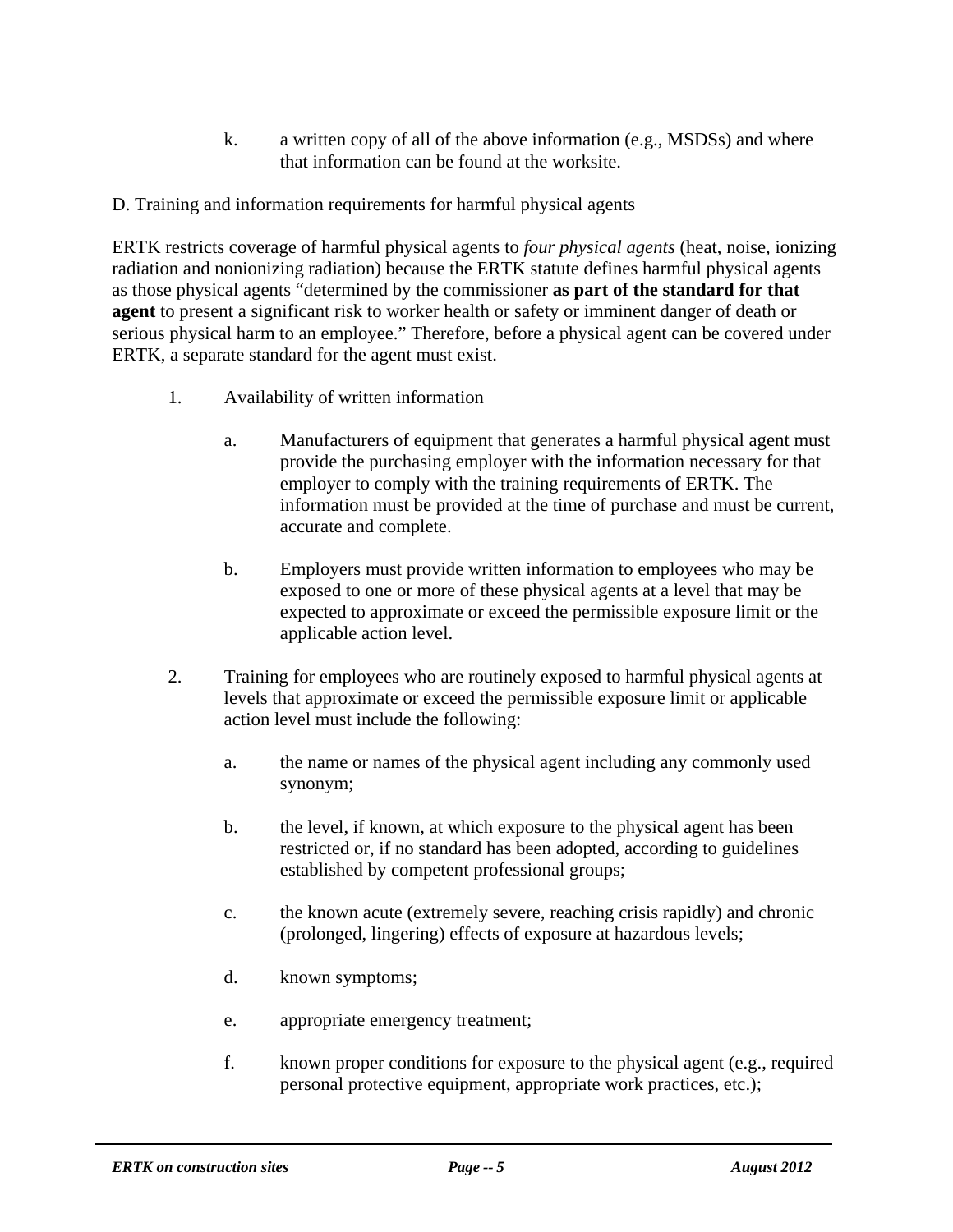- g. the name, phone number and address, if appropriate, of a manufacturer of the equipment that generates the harmful physical agent; and
- h. a written copy of all of the above information that shall be readily accessible in the area or areas in which the harmful physical agent is present and where the employees may be exposed to the agent through use, handling or otherwise.
- E. Training and information requirements for infectious agents

The infectious agents provisions of ERTK apply to all employers that have employees potentially exposed to infectious agents, which includes employees assigned to first aid or first response teams. Although construction employers are exempt from 1910.1030, Occupational Exposure to Bloodborne Pathogens, they are *not exempt* from ERTK infectious agents training if they have employees who are routinely exposed to infectious agents.

- 1. Availability of information The written information requirement for infectious agents can be met if the employer makes reference documents available at the worksite for employees' information. Documents such as "The Control of Communicable Disease in Man" that provide all the information required for infectious agents training under ERTK are acceptable as meeting this requirement.
- 2. The training program for all employees routinely exposed to infectious agents must cover the most commonly found agents and must include:
	- a. a general explanation of the epidemiology and symptoms of infectious diseases, including hazards to special at-risk employee groups;
	- b. an explanation of the appropriate methods for recognizing tasks and other activities that may involve exposure to infectious agents, including blood and other infectious materials;
	- c. an explanation of the chain of infection, or infectious disease process, including agents, reservoirs, modes of escape from reservoir, modes of transmission, modes of entry into host and host susceptibility;
	- d. an explanation of the employer's exposure control program;
	- e. an explanation of the use and limitations of methods of control that will prevent or reduce exposure, including universal precautions, appropriate engineering controls and work practices, personal protective equipment and housekeeping;
	- f. an explanation of the basis for selection of personal protective equipment, including information about the types, proper use, location, removal, handling, decontamination and disposal of personal protective equipment;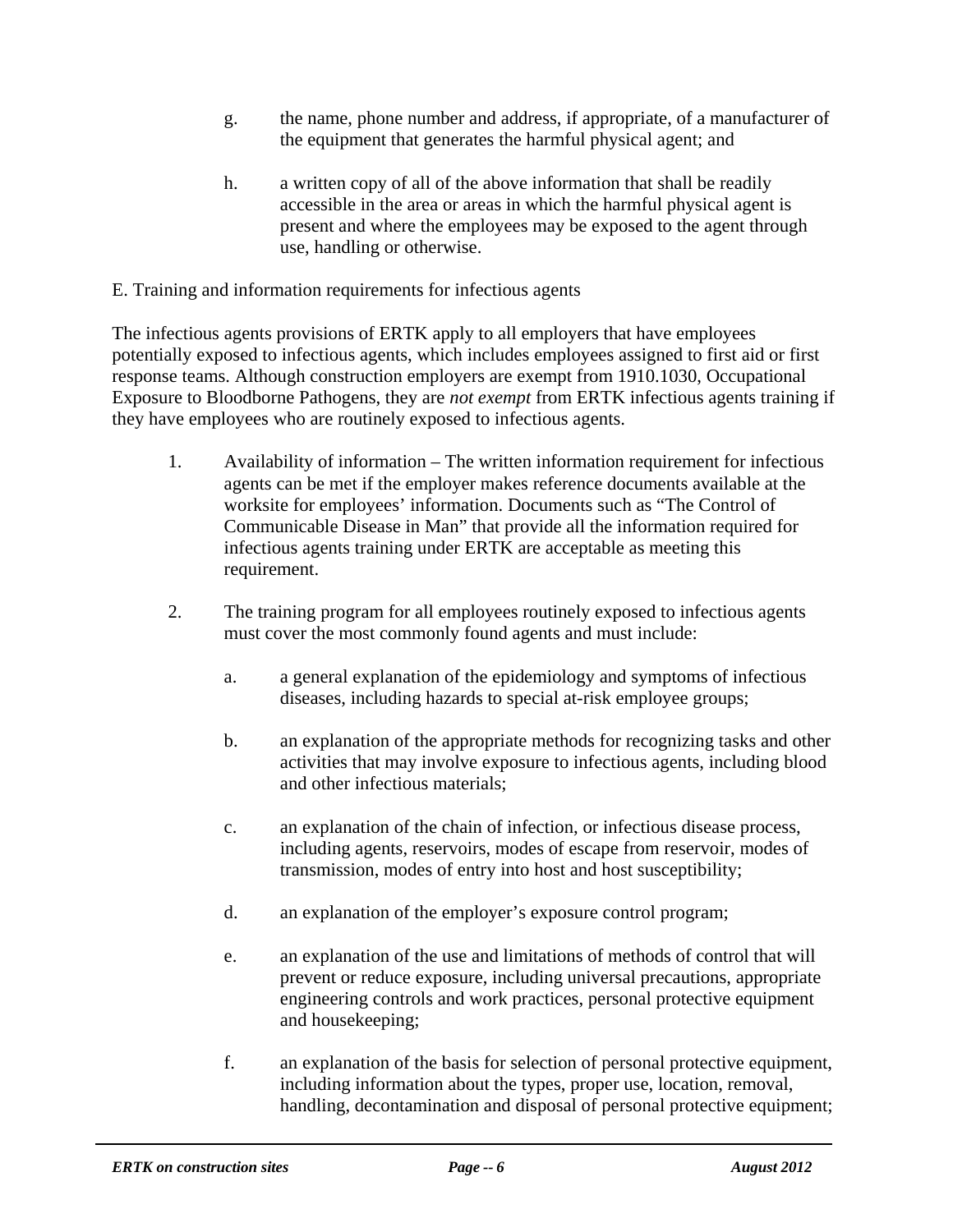- g. an explanation of the proper procedures for cleanup of blood or body fluids:
- h. an explanation of the recommended immunization practices, including the HBV vaccine and the employer's methodology for determining which employees will be offered the HBV vaccine, and the efficacy, safety and benefits of being vaccinated;
- i. procedures to follow if an exposure incident occurs, method of reporting the incident and information about the post-exposure evaluation and medical follow-up that will be available;
- j. information about the appropriate actions to take and people to contact during an emergency involving blood or other potentially infectious materials;
- k. an explanation of the signs, labels, tags or color coding used to denote biohazards;
- l. an opportunity for interactive questions and answers with the person conducting the training session;
- m. an accessible copy of the regulatory text of the ERTK standard and an explanation of its contents; and
- n. how to gain access to further information and reference materials that must be made available in the workplace, including the location, contents and availability of pertinent materials that explain symptoms and effects of each infectious agent.

# **IV. Labeling**

A. Hazardous substances

- 1. Consumer products generally come pre-labeled and these labels are adequate in most cases. Bulk items and transfer containers used by more than one individual, which may not be pre-labeled, will have to be labeled. However, specific trade items, such as a roofer's melt pot, cauldron or buggy, when used by the appropriate tradespeople, would not require labeling.
- 2. Immediate-use containers (e.g., test tubes, beakers, graduates, vials, pitchers, pails or similar containers that are routinely used and reused) do not have to be labeled if:
	- a. they are used only to transfer a hazardous substance from a labeled container;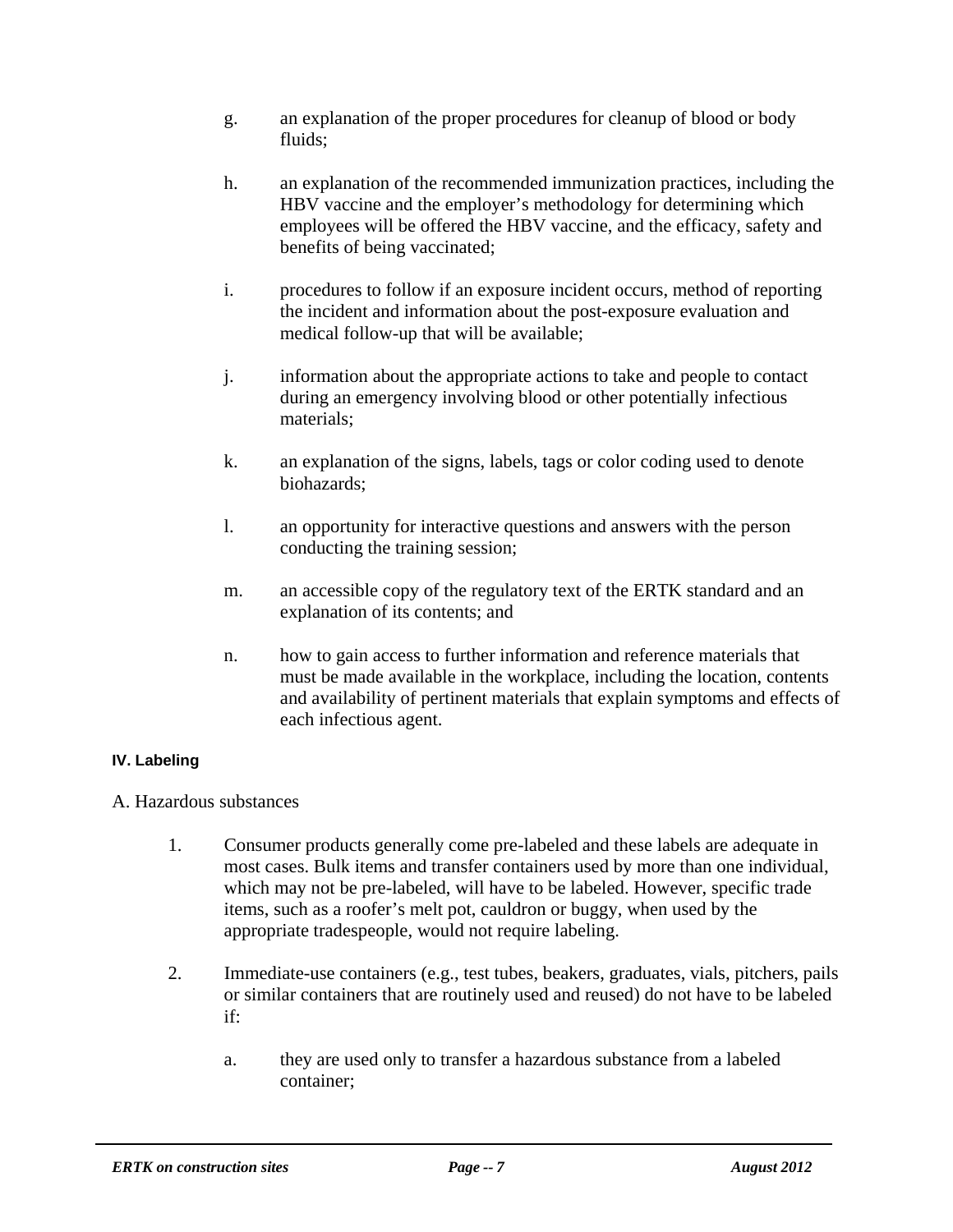- b. they remain under the control of the person who transferred the substance; and
- c. they are only used during the work shift in which the transfer takes place.
- 3. Labels or other markings on each container of hazardous substances must include the identity of the hazardous substance, appropriate hazard warning, and the name and address of the chemical manufacturer, importer or other responsible party. The label may also include a coded reference to the appropriate MSDS.
- 4. Labels must be legible and in English, but may also be printed in other languages.
- 5. The substance identity on the label must correspond to the MSDS for the product.

## B. Harmful physical agents

Employers must label equipment or work areas that generate harmful physical agents at a level that approximates or exceeds the permissible exposure limit with at least the name of the physical agent and the appropriate hazard warning. For example: warning signs may be appropriate in areas where radiation exposure due to nondestructive testing is possible or in areas that are particularly noisy.

## C. Infectious agents

Labeling for infectious agents is not feasible or practical on construction sites. However, written information must be available to employees who are potentially exposed to infectious agents because of their job assignments (e.g., assigned to a first aid team, etc.).

#### **V. Sources for more information**

For more detailed written information, employers should review the Employee Right-to-Know standard (Minnesota Rules Chapter 5206) and the general industry guidelines booklet "An Employer's Guide to Developing an Employee Right-to-Know Program."

Questions may be directed to the following Minnesota OSHA offices.

| Minnesota OSHA          | Minnesota OSHA                            | Minnesota OSHA                    |
|-------------------------|-------------------------------------------|-----------------------------------|
| 443 Lafayette Road N.   | 525 Lake Ave. S., Suite 330 Mankato Place |                                   |
| St. Paul, MN 55155-4307 | Duluth, MN 55802-2368                     | 12 Civic Center Plaza, Suite 1650 |
| Phone: $(651)$ 284-5050 | Phone: (218) 733-7830                     | Mankato, MN 56001-7781            |
| Fax: $(651)$ 284-5741   | Fax: (218) 725-7722                       | Phone: (507) 304-6262             |
|                         |                                           | Fax: (507) 389-2746               |

*This material can be provided to you in different formats (Braille, large print or audio) if you call the MNOSHA Training Office at (651) 284-5050 or (651) 297-4198 TTY.*